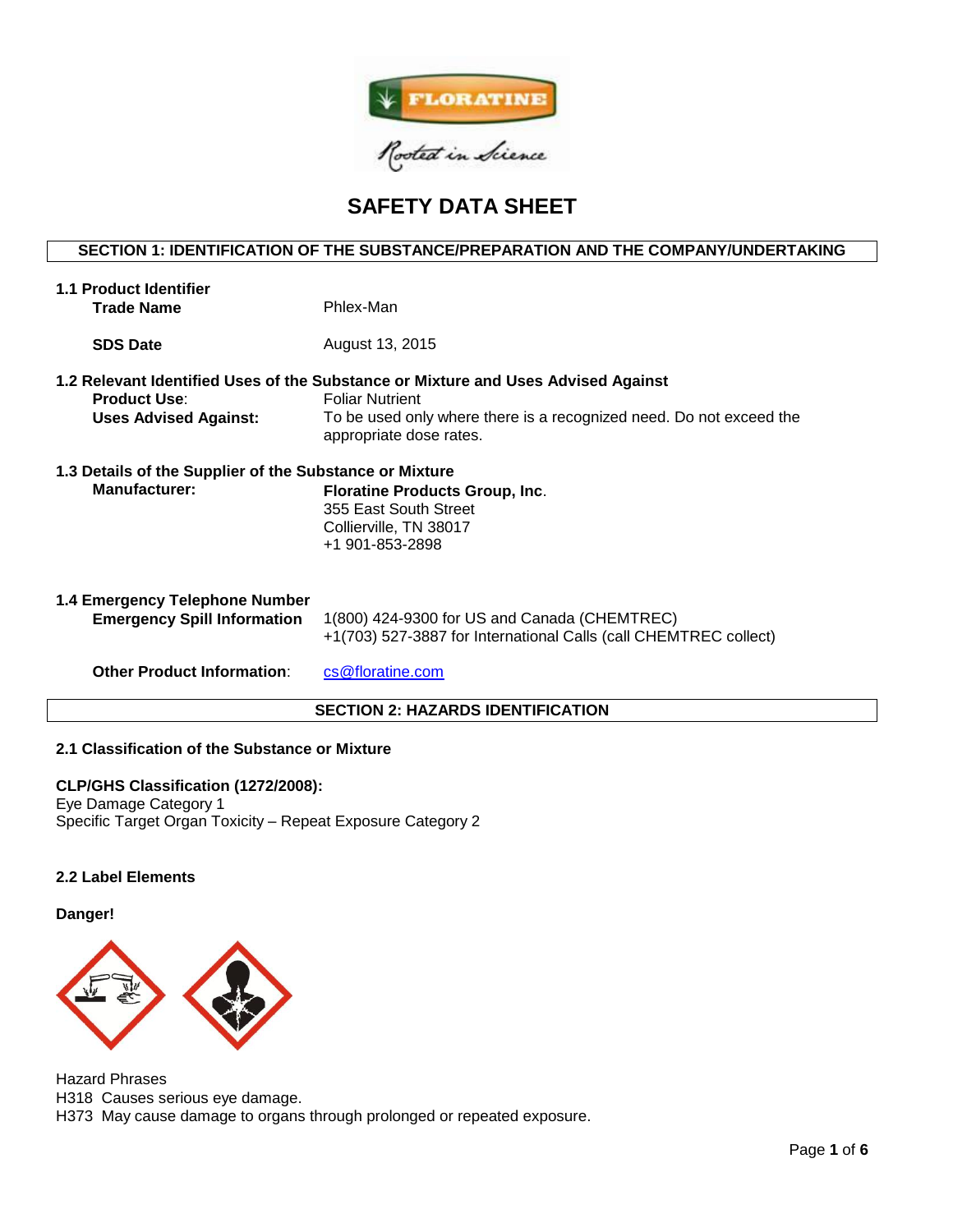Precautionary Phrases:

P260 Do not breathe mist, vapors or spray.

P264 Wash thoroughly after handling.

P280 Wear eye protection and face protection.

P305 + P351 + P338 IF IN EYES: Rinse cautiously with water for several minutes. Remove contact lenses, if present and easy to do. Continue rinsing.

P337 + P313 If eye irritation persists: Get medical attention.

P314 Get medical attention if you feel unwell.

P501 Dispose of contents and container in accordance with local and national regulations.

# **2.3 Other Hazards:** None

# **SECTION 3: COMPOSITION/INFORMATION ON INGREDIENTS**

| <b>Chemical Name</b>  | <b>CAS Number /</b><br><b>EINECS Number /</b><br><b>REACH Reg.</b><br><b>Number</b> | $%$ (w/w) | <b>CLP/GHS Classification</b><br>(1272/2008) |
|-----------------------|-------------------------------------------------------------------------------------|-----------|----------------------------------------------|
| Manganese<br>Compound | 7785-87-7 /<br>232-089-9                                                            | < 25%     | Eye Dam. 1 (H318)<br>STOT RE 2 (H373)        |
| Citric Acid           | $77 - 92 - 9/$<br>201-069-1                                                         | < 10%     | Eye Irrit. 2 (H319)                          |

See Section 16 for full text of GHS and EU Classifications.

# **SECTION 4: FIRST AID MEASURES**

### **4.1 Description of First Aid Measures**

**First Aid**

**Eye contact:** In case of contact with eyes, flush immediately with water for at least 15 minutes while lifting the upper and lower lids. Get immediate medical attention.

**Skin contact:** Wash with soap and water. Get medical attention if irritation develops or persists.

- **Inhalation:** Remove victim to fresh air. Get medical attention if irritation develops or persists.
- **Ingestion:** Do not induce vomiting unless directed to do so my medical personnel. If the person is alert, have them rinse their mouth with water and sip one glass of water. Call a poison center or physician for advice. Never give anything my mouth to an unconscious or drowsy person.

## **See Section 11 for more detailed information on health effects.**

**4.2 Most Important symptoms and effects, both acute and delayed:** Causes severe eye irritation or damage. May cause skin irritation on prolonged or repeated use. Swallowing may cause nausea. Prolonged overexposure to manganese compounds may cause headache, apathy, muscle weakness and neurological effects such as euphoria, impulsiveness and insomnia.

**4.3 Indication of any immediate medical attention and special treatment needed**: If eye contact occurs, get immediate medial attention.

# **SECTION 5: FIREFIGHTING MEASURES**

**5.1 Extinguishing Media:** Use media appropriate for the surrounding fire. Cool fire exposed containers with water.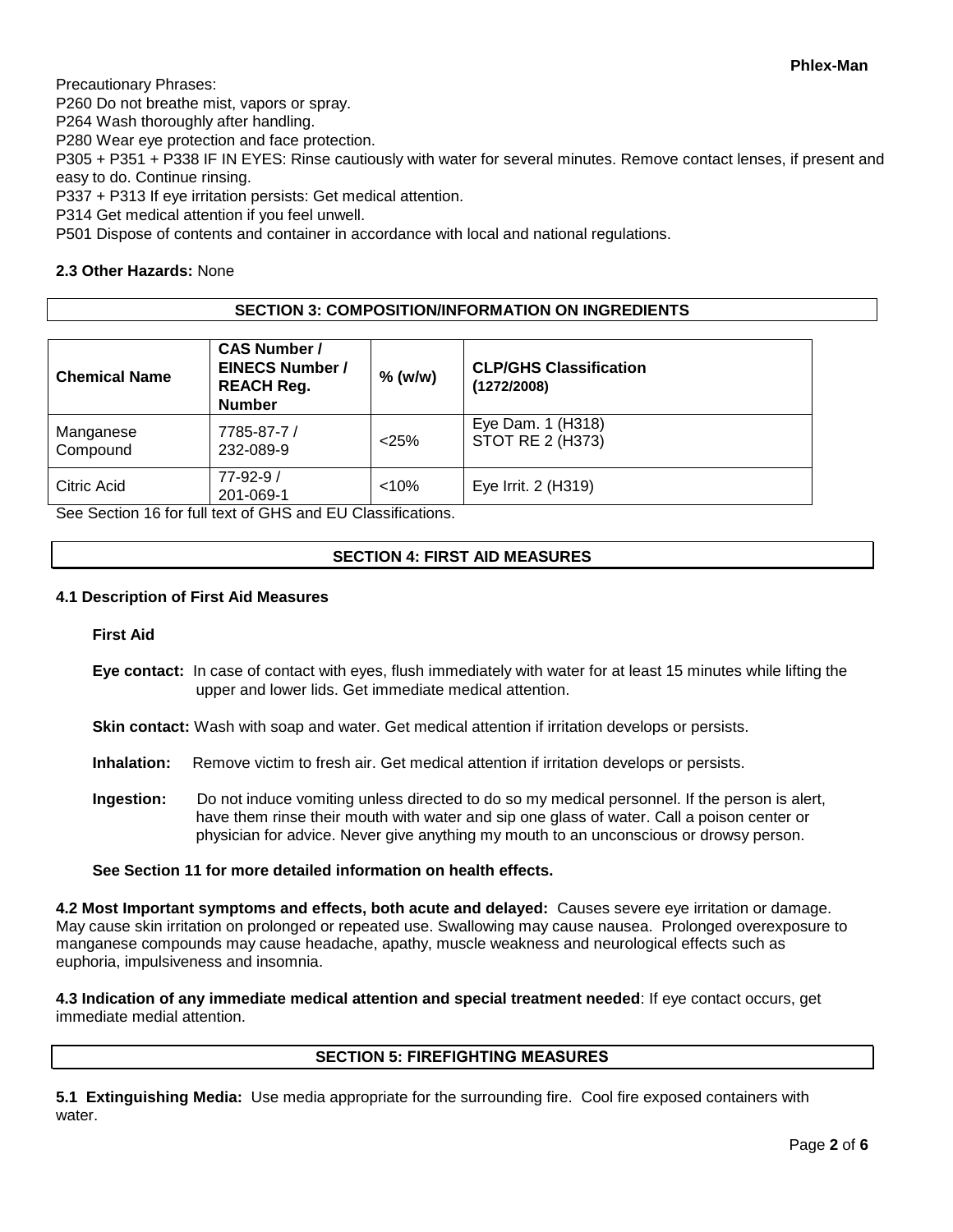## **5.2 Special Hazards Arising from the Substance or Mixture Unusual Fire and Explosion Hazards:** None **Combustion Products:** Oxides of carbon, sulfur, manganese and magnesium.

**5.3 Advice for Fire-Fighters:** Self-contained breathing apparatus and protective clothing should be worn in fighting fires involving chemicals. Determine the need to evacuate or isolate the area according to your local emergency plan. Use water spray to keep fire exposed containers cool.

## **SECTION 6: ACCIDENTAL RELEASE MEASURES**

## **6.1 Personal Precautions, Protective Equipment and Emergency Procedures:**

Wear appropriate protective equipment. Avoid direct contact with spilled material.

#### **6.2 Environmental Precautions:**

.

Prevent entry in storm sewers and waterways. Report spill as required by local and national regulations.

#### **6.3 Methods and Material for Containment and Cleaning Up:**

Collect with an inert absorbent material and place in an appropriate container for disposal. Wash spill site with water. Contain large spills and collect as much liquid as possible into containers for use.

#### **6.4 Reference to Other Sections:**

Refer to Section 8 for personal protective equipment and Section 13 for disposal information.

#### **SECTION 7: HANDLING and STORAGE**

#### **7.1 Precautions for Safe Handling**:

Prevent contact with eyes. Avoid contact with skin and clothing. Use with adequate ventilation. Use reasonable care in handling. Do not eat, drink or smoke while using product. Wash thoroughly with soap and water after handing.

#### **7.2 Conditions for Safe Storage, Including any Incompatibilities**:

Protect containers from physical damage. Keep from freezing. Keep containers closed. Empty containers retain product residues. Follow all SDS precautions in handling empty containers. Store away from food and feed.

#### **7.3 Specific end use(s):**

**Industrial uses:** None identified **Professional uses:** Foliar Nutrient

## **SECTION 8: EXPOSURE CONTROLS/PERSONAL PROTECTION**

## **8.1 Control Parameters:**

| <b>Chemical Name</b>  | <b>US OEL</b>                                                                               | EU IOEL          | UK OEL                                 | <b>Biological Limit</b><br>Value |
|-----------------------|---------------------------------------------------------------------------------------------|------------------|----------------------------------------|----------------------------------|
| Manganese<br>Compound | $0.2 \text{ mg/m}3 \text{ TWA}$ (as<br>Mn) ACGIH TLV<br>5 mg/m3 Ceiling (as<br>Mn) OSHA PEL | None Established | $0.5 \,\mathrm{mg/m}$ 3 TWA (as<br>Mn) | None Established                 |
| Citric Acid           | None Established                                                                            | None Established | None Established                       | None Established                 |

## **8.2 Exposure Controls:**

**Recommended Monitoring Procedures:** None established.

**Appropriate Engineering Controls:** Good outdoor ventilation should be adequate under normal conditions of use.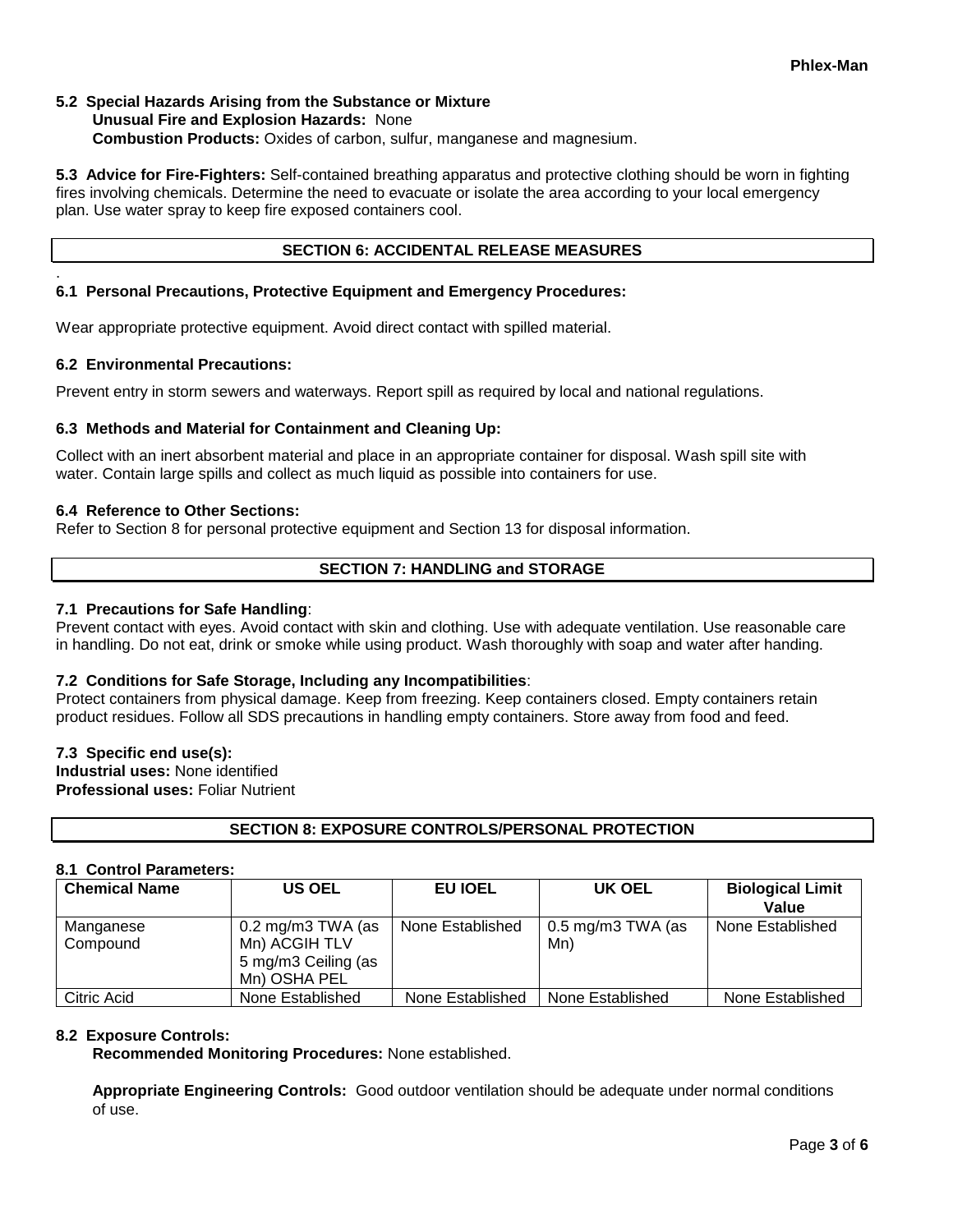## **Personal Protective Measurers**

**Eye/face Protection:** Chemical goggles recommended to avoid eye contact.

**Skin Protection:** Impervious clothing is recommended if needed to avoid skin contact.

**Hands:** Impervious gloves are recommended if needed to avoid skin contact.

**Respiratory Protection:** None needed under normal use conditions with adequate ventilation. If dust or mists are excessive, an approved particulate respirator can be used. Use respirators in accordance with local and national regulations.

**Other protection:** Suitable washing facilities should be available in the work area.

## **SECTION 9: PHYSICAL and CHEMICAL PROPERTIES**

#### **9.1 Information on basic Physical and Chemical Properties**

**Appearance:** Transparent pink liquid **Odor:** Slightly sweet odor. **Odor Threshold:** Not available **pH: 2.4-4.1 Melting/Freezing Point: Not determined <b>Boiling Point:** 100°C **Flash Point:** Not flammable **Evaporation Rate:** Not applicable **Lower Flammability Limit:** Not applicable **Upper Flammability Limit:** Not applicable **Vapor Density (Air=1):** Same as water. **Relative Density:** 1.15 **Viscosity:** Not applicable **Explosive Properties:** None **Oxidizing Properties:** None **Specific Gravity (H2O= 1):** 1.15 **Molecular Formula:** Mixture **Molecular Weight:** Mixture

**Vapor Pressure:** Greater than 1

**Solubility:** Complete **Octanol/Water Partition Coefficient:** Not determined **Autoignition Temperature:** None **Decomposition Temperature:** Not determined

**9.2 Other Information:** None available

## **SECTION 10: STABILITY and REACTIVITY**

**10.1 Reactivity:** Not reactive under normal conditions.

**10.2 Chemical Stability:** Stable.

**10.3 Possibility of Hazardous Reactions:** None known.

**10.4 Conditions to Avoid:** None known.

**10.5 Incompatible Materials:** Incompatible with oxidizing agents.

**10.6 Hazardous Decomposition Products:** Decomposition may produce oxides of carbon, sulfur and manganese.

# **SECTION 11: TOXICOLOGICAL INFORMATION**

#### **11.1 Information on Toxicological Effects:**

#### **Potential Health Effects:**

**Eye Contact:** Causes irritation with redness, tearing and stinging. Eye damage may occur.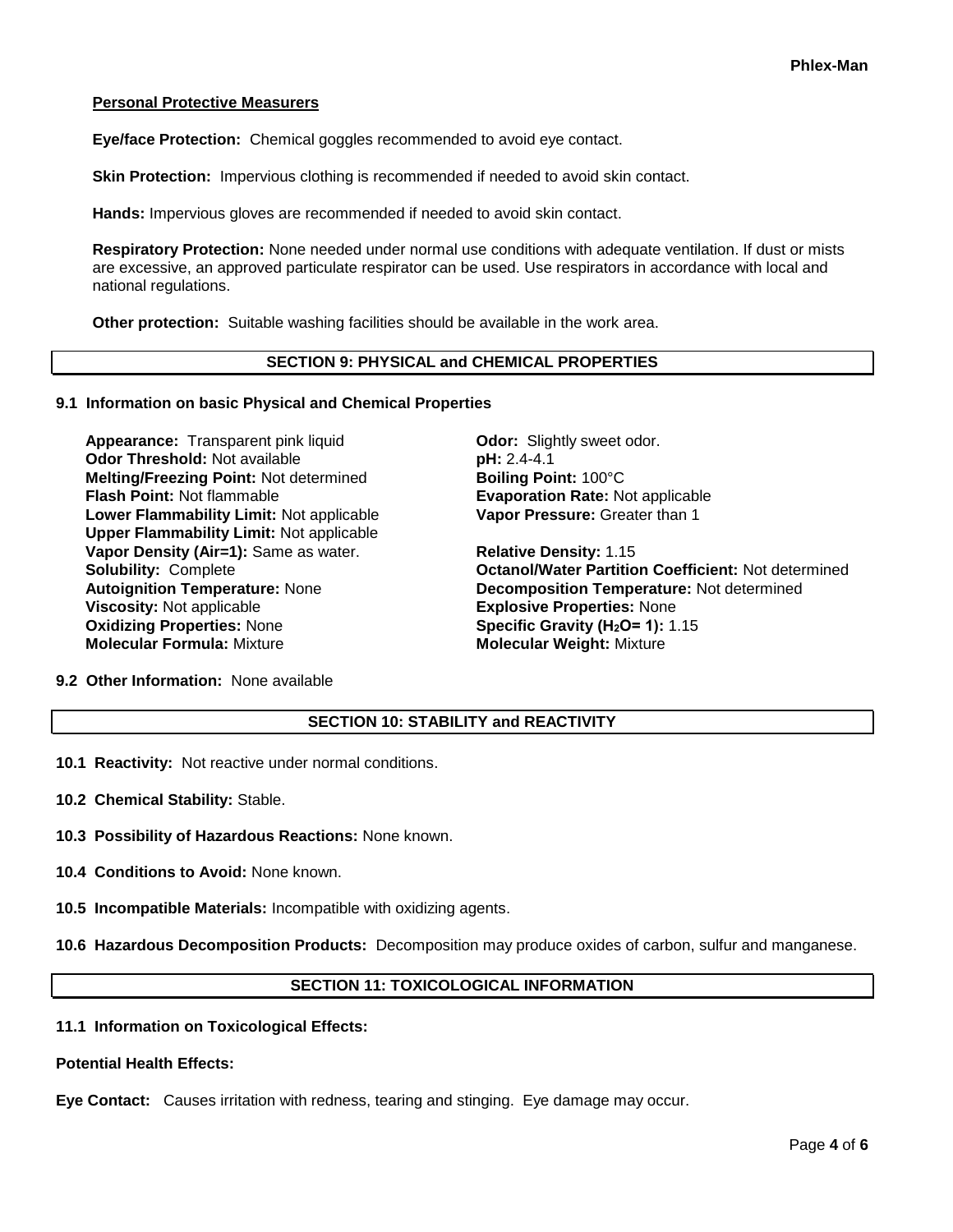**Skin contact:** Prolonged skin contact may cause irritation.

**Inhalation:** Excessive inhalation of vapors may cause upper respiratory tract irritation.

**Ingestion:** Swallowing may cause gastrointestinal effects including nausea and diarrhea

**Acute toxicity:** No toxicity data available for the product Manganese Compound: Oral rat LD50 2150 mg/kg, Inhalation rat LC50 >4.45 mg/L/4 hr, Citric Acid: Oral rat LD50 3,000 mg/kg,

**Skin corrosion/irritation:** Citric acid is not irritating to rabbit skin. Manganese Compound is not irritating to rabbit skin.

**Eye damage/ irritation:** Citric acid is irritating to rabbits eyes. Manganese Compound has been shown to cause irreversible eye irritation in rabbit eyes.

**Respiratory Irritation:** No data available. Expected to cause only temporary irritation.

**Respiratory Sensitization:** No data available.

**Skin Sensitization:** No data available.

**Germ Cell Mutagenicity:** Citric acid was negative in the Ames test and in human and hamster cell culture assays. Manganese Compound was negative in an in vitro mammalian chromosome aberration test with a structurally similar material.

**Carcinogenicity:** No data available. None of the components of this product are listed as carcinogens by IARC or the EU Dangerous Substances Directive.

## **Reproductive Toxicity:**

.

## **Specific Target Organ Toxicity**:

Single Exposure: No data available.

Repeat Exposure: Overexposure to manganese compounds have been shown to cause headache, apathy, muscle weakness and neurological effects such as euphoria, impulsiveness and insomnia.

## **SECTION 12: ECOLOGICAL INFORMATION**

**12.1 Toxicity:** No toxicity data available for the product. Manganese Compound: 48 hr LC50 daphnia magna 6.8 mg/L, 72 hr LC50 Desmodesmus subspicatus 61 mg/L

Citric Acid: 96 hr golden orfe 440 mg/L, 48 hr saltwater crab160 mg/l

**12.2 Persistence and degradability:** Citric acid is readily biodegradable (97% in 28 days). Biodegradation is not applicable to inorganic substances such as Manganese Compound.

**12.3 Bioaccumulative Potential:** The calculated BCF for citric acid is estimated to be 3.2.

**12.4 Mobility in Soil:** In the soil, product follows natural cycle to provide plant nutrient.

**12.5 Results of PVT and vPvB assessment:** Not required.

**12.6 Other Adverse Effects:** No data available.

## **SECTION 13: DISPOSAL CONSIDERATIONS**

# **13.1 Waste Treatment Methods:**

Dispose in accordance with local/ and national regulations. Not considered hazardous waste according to EU regulations.